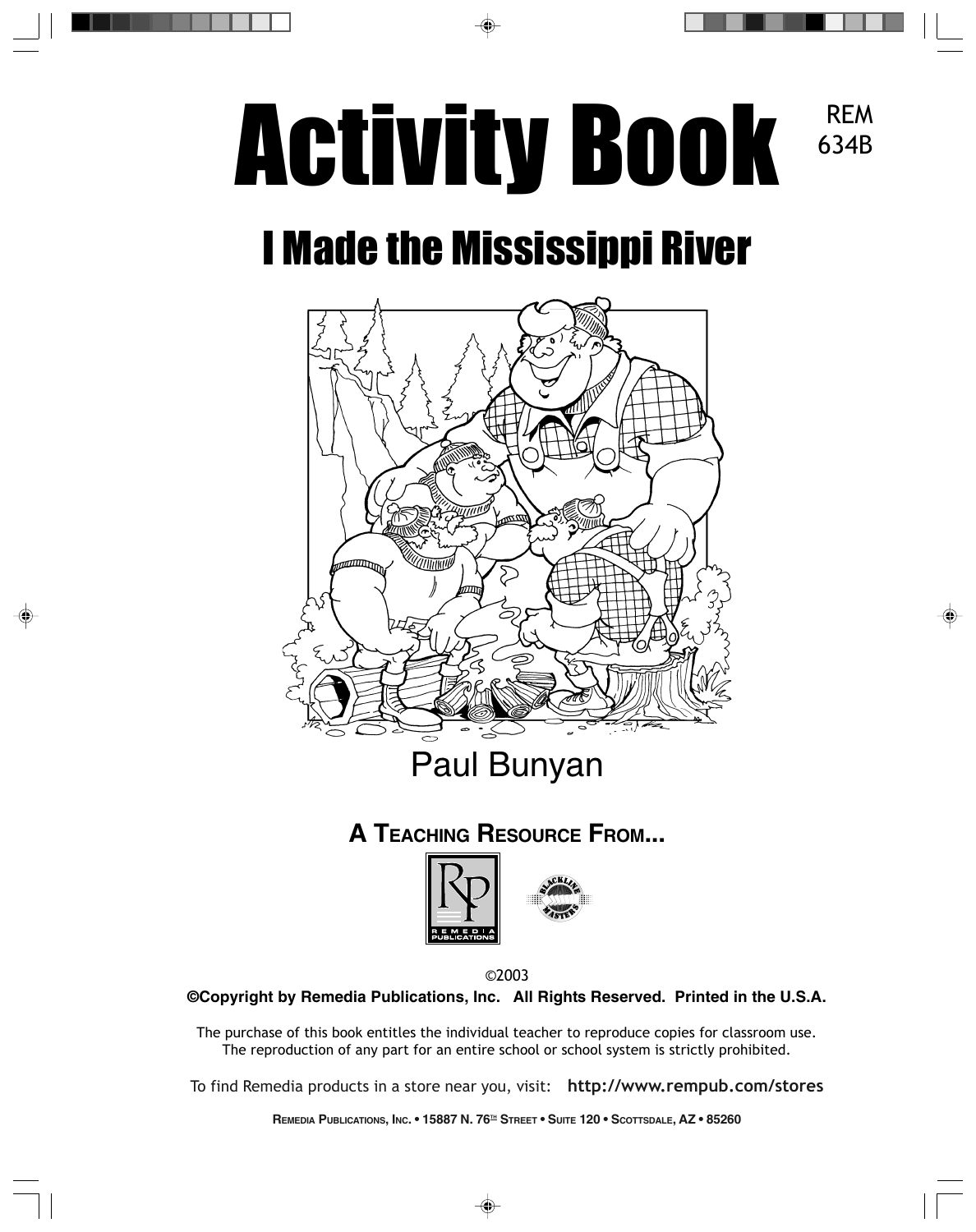This activity book was created for use after reading or listening to the story, I Made the Mississippi River, a tall tale about Paul Bunyan. The skill pages have been sequenced by level of difficulty with the easier pages at the beginning of the book. Skills covered are listed below.

#### **CONTENTS**

| Comprehension - Literal Comprehension |  |
|---------------------------------------|--|
|                                       |  |
|                                       |  |
|                                       |  |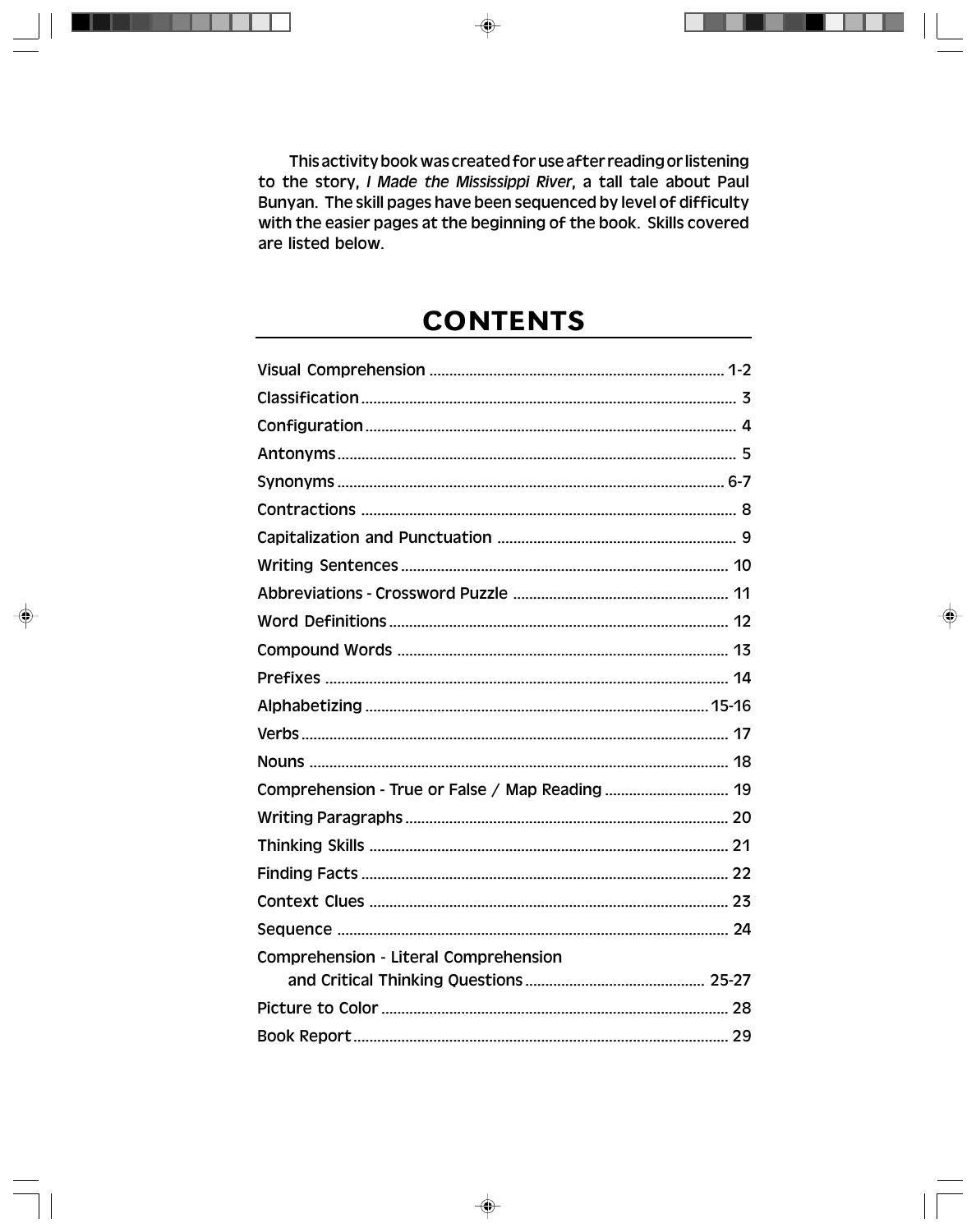**Decide which sentence belongs with which picture. Write the sentence under the picture.**



It's beginning to snow.

Paul and Babe are wonderful friends.

This house is heavy.

Paul is very angry.





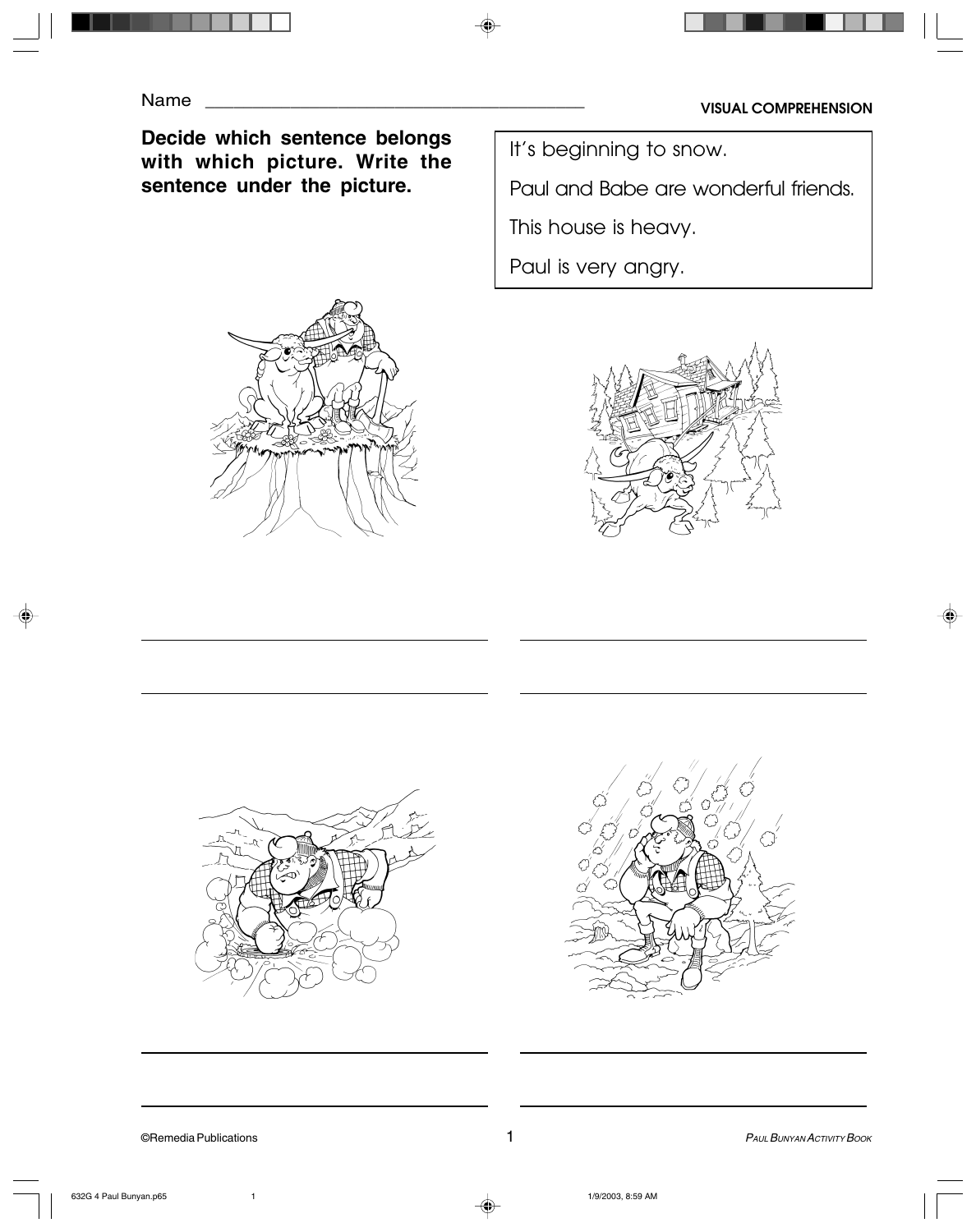#### **Decide which sentence belongs with which picture. Write the sentence under the picture.**

Paul is a good mountain climber.

Paul was a huge baby.





**Write your own sentence to go with each picture.**



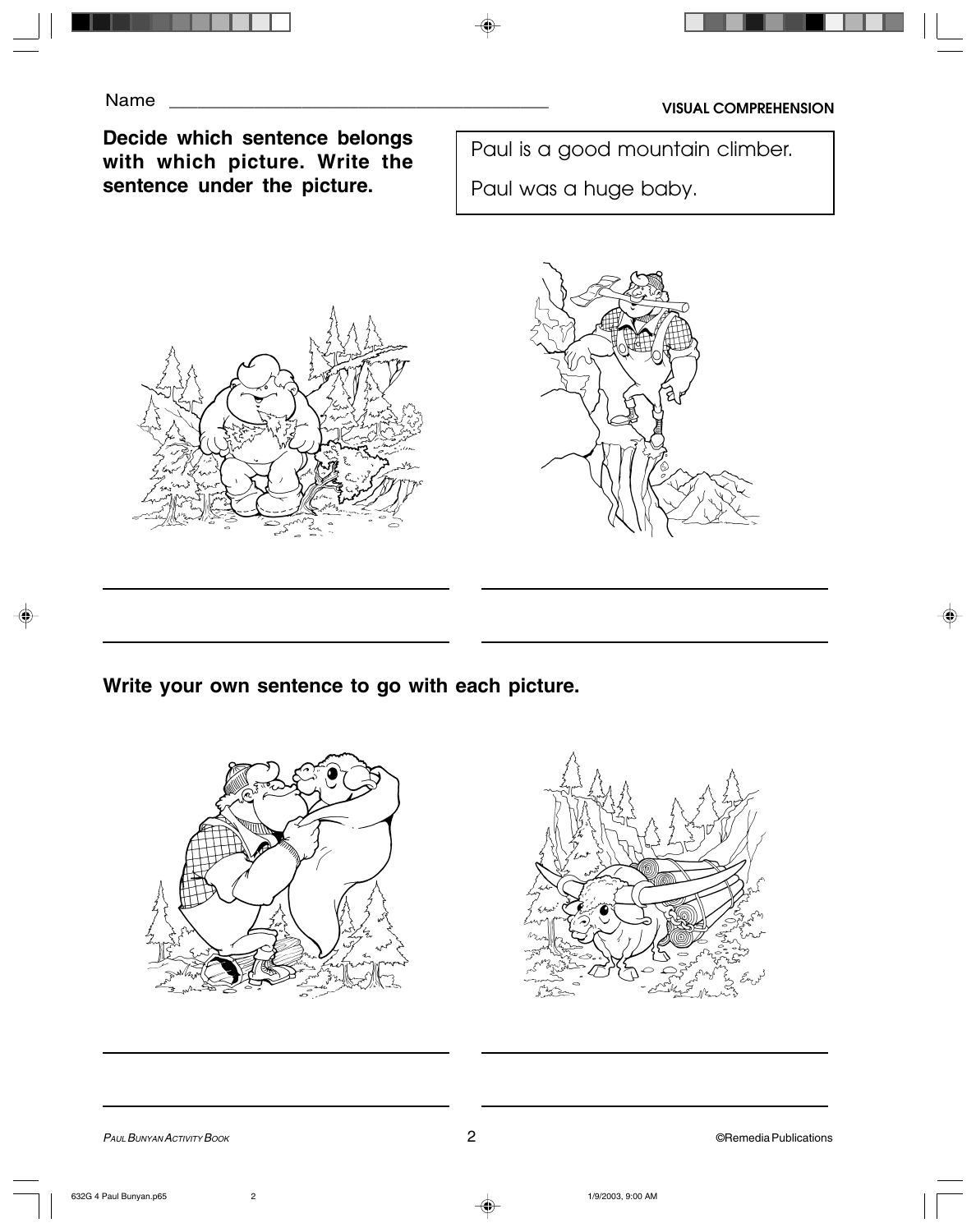#### **Read the words on the skating waiter. Write each word in the right box.**

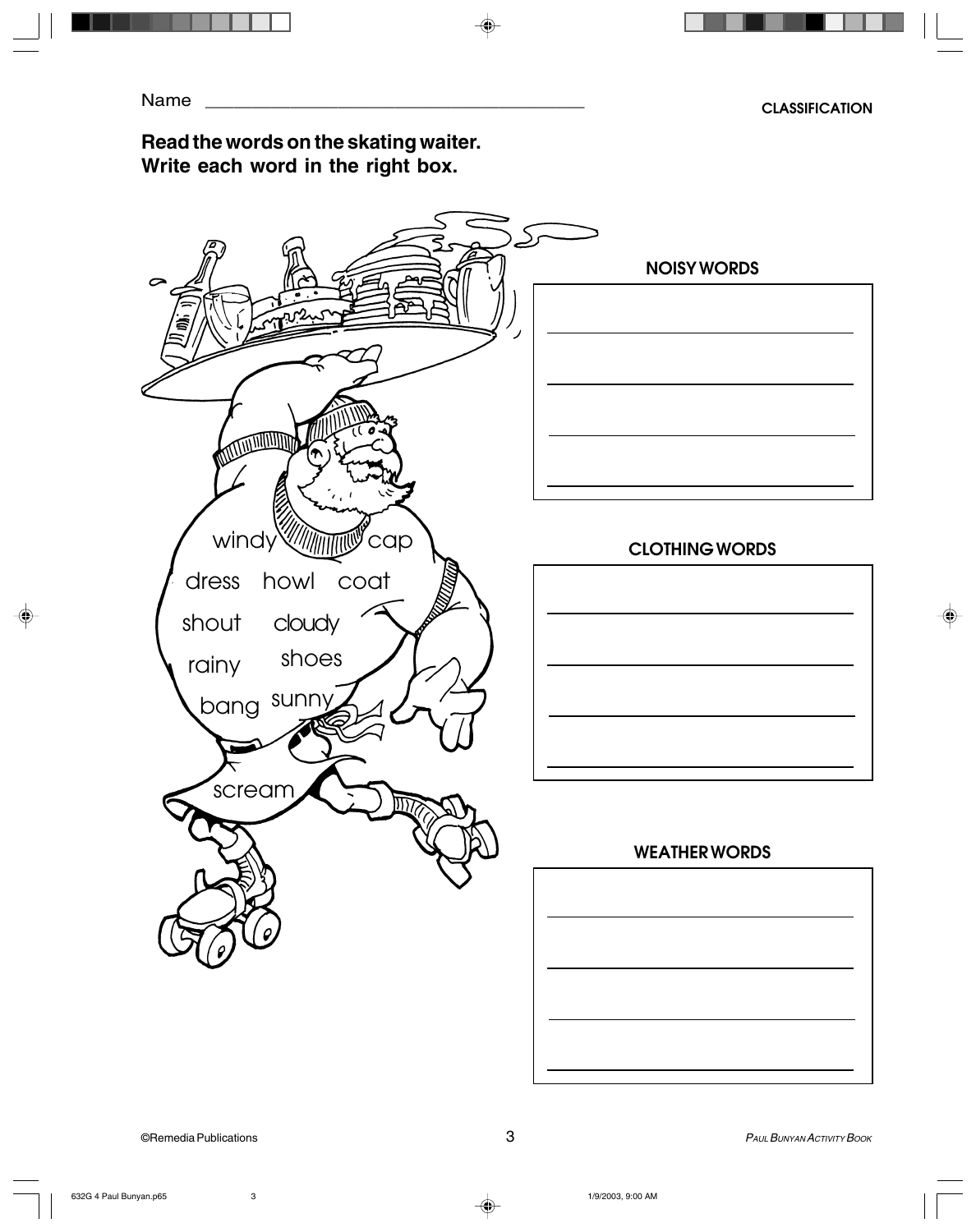**CONFIGURATION**

#### **Put each word from the box into its correct shape. Then write the word on the line below.**

| lumber | sawmill  |
|--------|----------|
| tall   | enormous |
| chop   | logging  |
| forest | hoof     |
| axe    | stump    |















**7.**